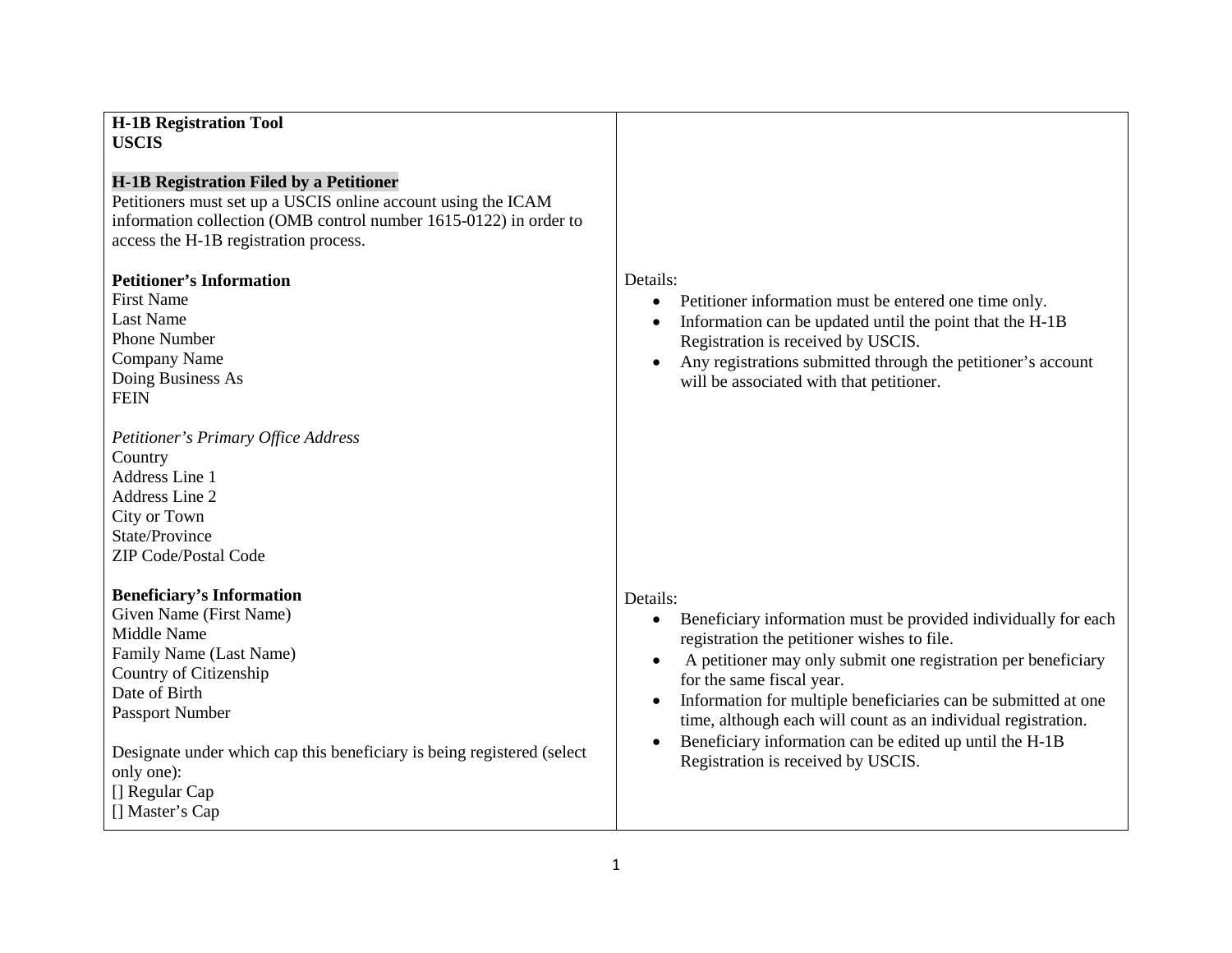Employment Start Date Are you filing within the initial registration period? Yes/No

[Initial registration period:] Are you requesting a start date for the first day of the fiscal year?

[If registration period remains open:]

If you are not filing in the initial registration period, are you registering no more than six months before the requested start date?

## **H-1B Registration Filed by Attorney on Behalf of Petitioner**

Attorneys filing on behalf of a petitioner must set up a USCIS online account using the ICAM information collection (OMB control number 1615-0122) in order to access the H-1B registration process.

## **Petitioner's Information**

First Name Last Name Phone Number Company Name Doing Business As **FEIN** 

*Petitioner's Primary Office Address* **Country** Address line 1 Address line 2 City or Town State/Province ZIP Code/Postal Code

## **Beneficiary's Information**

Given Name (First Name)

## Details:

- After creating or signing in to their USCIS online account, will be able to fill out Form G-28, Notice of Entry of Appearance as Attorney or Accredited Representative (covered under OMB control number 1615-0105), electronically. The attorney will also fill out the H-1B Registration information.
- Before being able to submit the registrations to USCIS, the attorney will receive a code to share with their client (the petitioner). The petitioner will create or sign into their USCIS online account, enter the code to access the G-28 and H-1B Registration information, review it, and confirm the filing.
- The attorney will receive the confirmation and be able to submit the G-28 and the H-1B Registrations to USCIS on behalf of the petitioner.